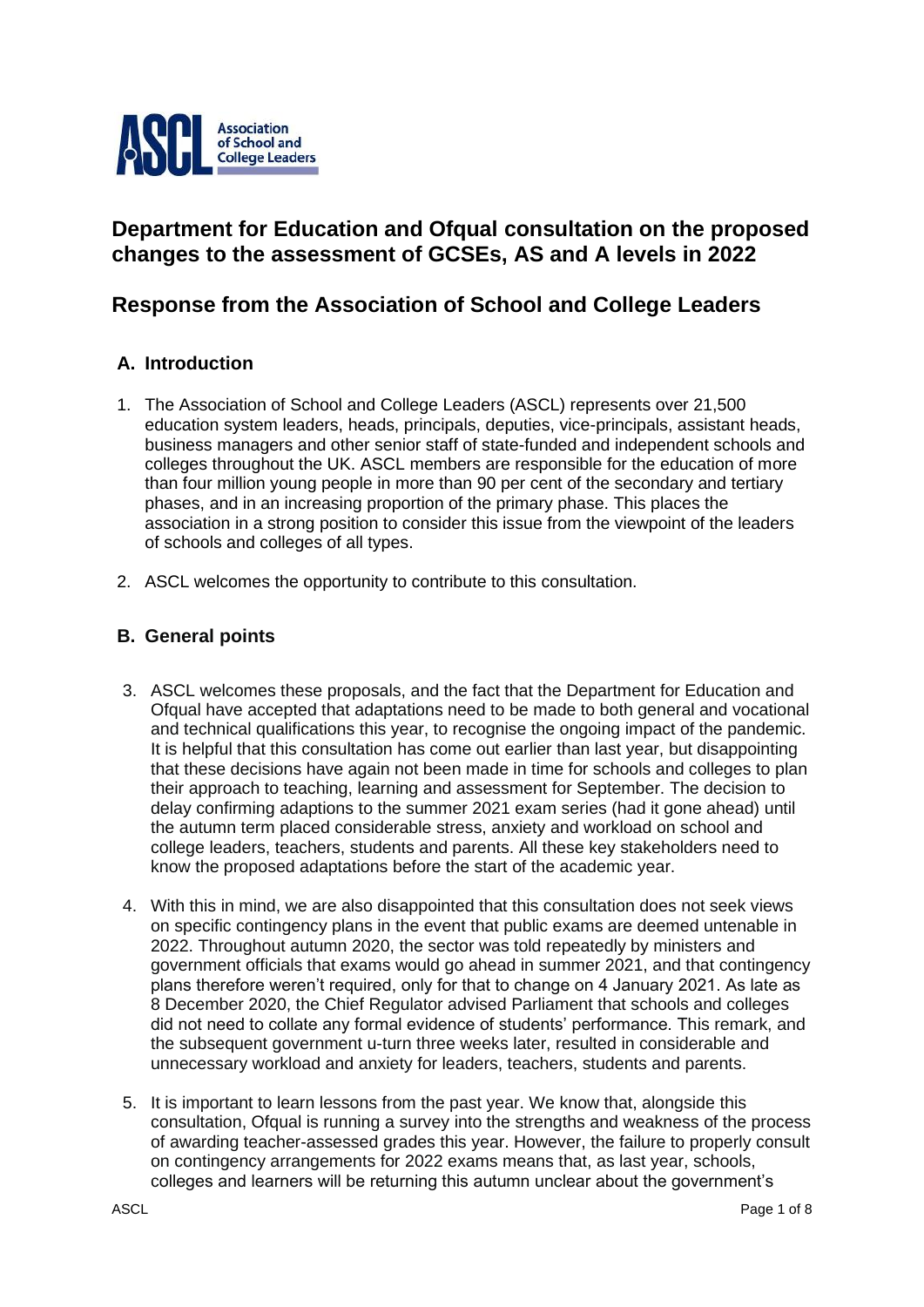plans for how they will be assessed in crucial public exams. Our Association finds that unacceptable, and is deeply disappointed that our members and their communities have been put in this position again.

- 6. With regards to the specific proposals suggested, ASCL broadly welcomes them. The decision to extend or introduce optionality in English literature, history, ancient history and geography GCSE is sensible. In autumn 2020 ASCL, along with other organisations, advocated introducing greater optionality for all subjects. It is regrettable that the lateness of this consultation apparently means that this is too difficult to achieve in the time remaining.
- 7. We note that the optionality proposed for geography is significantly more restricted than the optionality afforded to English literature and history, with only a choice between two sections in one of the papers. As this change is being made over halfway through the course for most schools and colleges, this will place some centres at an unfair disadvantage depending on their curriculum sequencing. We would prefer an approach to optionality in geography which is more in line with that offered in history and English literature.
- 8. We broadly welcome the suggestion of advanced notice in most qualifications. This allows Ofqual to set a regulatory framework, and the Department a policy direction, which is responsive to the public health situation in the autumn. Advanced notice allows for awarding organisations to provide this information sooner or later, and for the detail of the information given to be responsive. This is helpful.
- 9. We believe that advanced notice should be consistent within the same qualification across different exam boards to ensure fairness, but the nature and format of the information given may vary between subjects. This will respect the disciplinary rigour of different subjects' assessments.
- 10. We agree that national adaptations are the correct approach. Although regions have been affected differently by the pandemic, the effect of those differences on individual centres and candidates is too complex to be reflected in a national grading process.
- 11. If exams are able to go ahead next summer, the timetable for these must be given careful consideration to ensure that exams for the same qualification are spaced out as much as possible. ASCL strongly advocates a return to the normal exam window, and the normal results days.
- 12. Overall, we broadly welcome these proposals to address the differential impact of lost learning. However, this consultation is taking place much too late and, as outlined above, should have included a robust contingency plan that could be communicated to schools and colleges before the start of the academic year. The outcomes of the consultation must, therefore, be communicated as early as possible in order to alleviate some of the stress associated with the assessment changes for staff in 2020-21.
- 13. We have responded separately to the parallel consultation on VTQs, based on the same principles.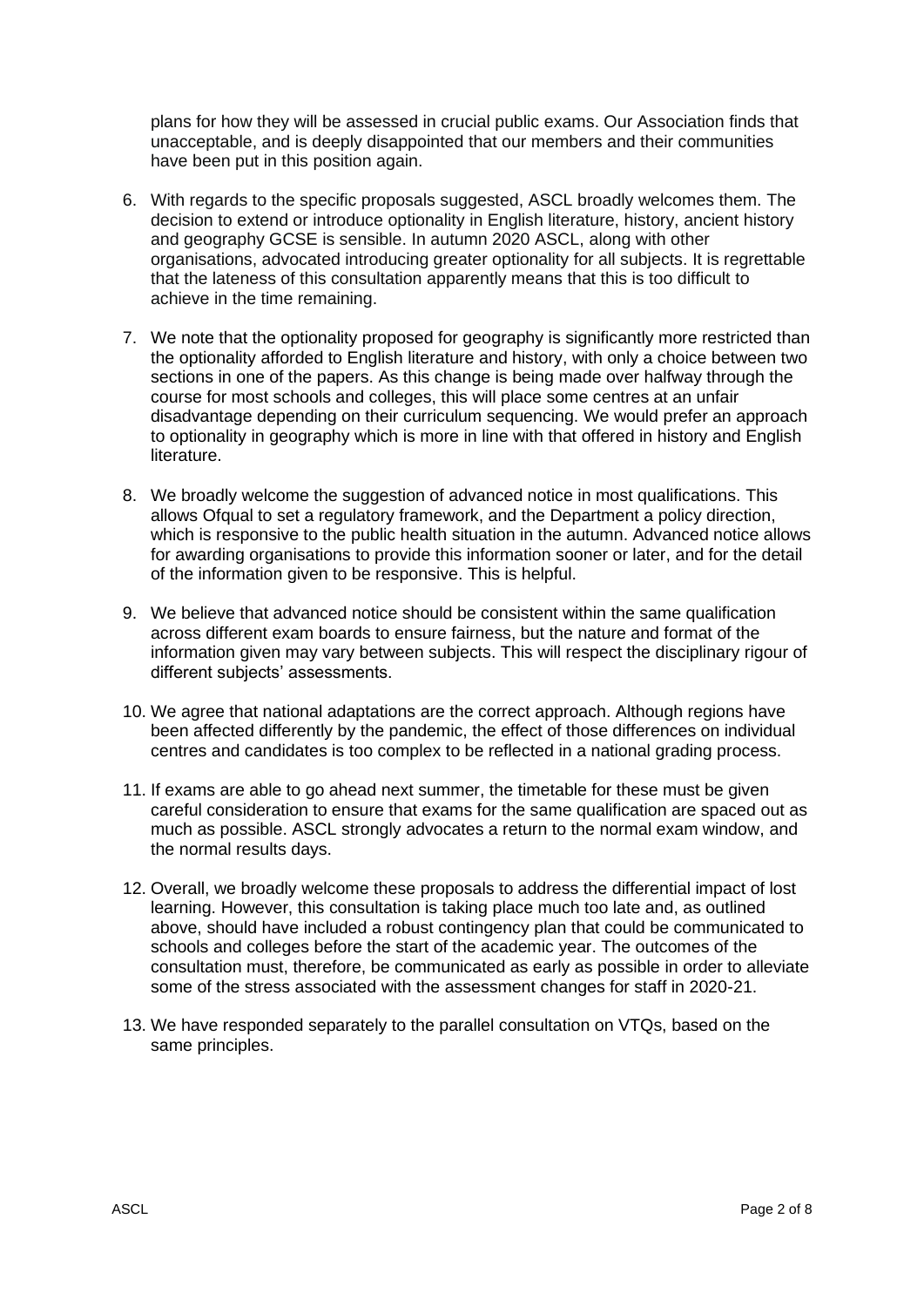## **C. In response to your specific questions**

**To what extent do you agree or disagree that centres should have some choice of topics on which their students will answer questions for GCSE English literature exams in 2022?**

14. We agree with this proposal.

**Do you have any comments on our proposed approach to carrying forward specific assessment arrangements for GCSE English literature in 2021 into 2022?**

15. The same degree of optionality must be offered by all awarding organisations, which was not the case in the aborted plans for 2020.

#### **To what extent do you agree or disagree that centres should have some choice of topics on which their students will answer questions for GCSE history exams in 2022?**

16. We agree with this proposal.

**Do you have any comments on our proposed approach to carrying forward specific assessment arrangements for GCSE history for 2021 into 2022?**

17. No.

**To what extent do you agree or disagree that centres should have some choice of topics on which their students will answer questions for GCSE ancient history exams in 2022?**

18. We agree with this proposal.

**Do you have any comments on our proposed approach to carrying forward specific assessment arrangements for GCSE ancient history for 2021 into 2022?**

19. No.

**To what extent do you agree or disagree that we should allow centres to have some choice of content on which their students will answer questions in GCSE geography, on the lines set out at Annex B?**

20. We neither agree nor disagree with this proposal (see explanation below).

#### **Do you have any comments on our proposed approach to allowing centres to have some choice of content on which their students will answer questions in GCSE geography exams in 2022?**

- 21. While greater optionality in all qualifications is welcome, we have particular concerns about the proposals suggested for geography GCSE. It is right to introduce optionality for GCSE geography alongside the adaptions to GCSE history, as most candidates take either one or the other qualification. This should result in greater fairness.
- 22. However, the proposals outlined in Annex B are more prescriptive than the optionality afforded to both GCSE history and GCSE English literature. Introducing these over halfway through the course may seriously disadvantage some centres and their candidates who have already prioritised the teaching of the now optional elements. This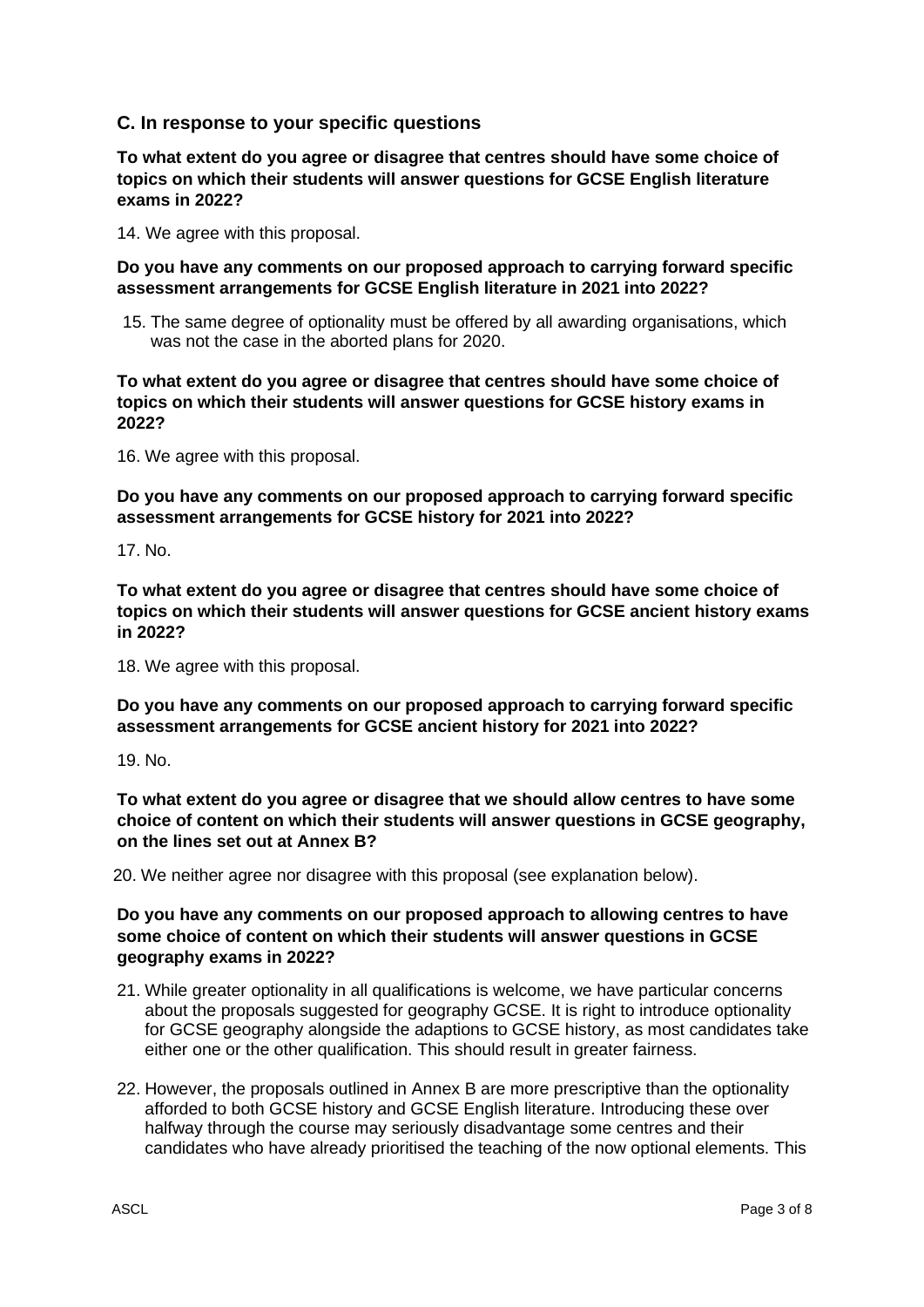would undermine the fairness of the qualification, and therefore the public's confidence in the examinations.

- 23. Moreover, the decision (already consulted on, and confirmed) to assess candidates on fieldwork questions for fieldwork that they may not have undertaken may disadvantage some candidates.
- 24. ASCL welcomes optionality in GCSE geography but urges Ofqual and the Department to consider a different approach, in which centres have more flexibility over which of the topics they choose.

**To what extent do you agree or disagree that we should carry forward into academic year 2021 to 2022 the arrangements in place for 2021 to 2022, that allow centres to deliver practical work in GCSE biology, chemistry, physics, combined science, geology and astronomy, AS level biology, chemistry, physics and geology, and AS and A level environmental science by demonstration?**

25. We agree with this proposal.

**Do you have any comments on our proposed approach to carrying forward specific assessment arrangements for 2021 into 2022 for GCSE biology, chemistry, physics and combined science, geology and astronomy, AS biology, chemistry, physics and geology, and AS and A level environmental science?**

26. No.

**To what extent do you agree or disagree that we should carry forward from academic year 2020 to 2021 into academic year 2021 to 2022 the arrangements that allow centres to assess the CPAC across the minimum number of practical activities required to enable students to demonstrate their competence in A level biology, chemistry, physics and geology?**

27. We agree with this proposal.

**To what extent do you agree or disagree that we should carry forward from academic year 2020 to 2021 into academic year 2021 to 2022 the arrangements to allow the remote monitoring of centres' application of CPAC?**

28. We agree with this proposal.

**Do you have any comments on our proposed approach to carrying forward specific assessment arrangements from academic year 2020 to 2021 into academic year 2021 to 2022 for A level biology, chemistry, physics and geology?**

29. No.

**To what extent do you agree or disagree that we should carry forward from academic year 2020 to 2021 into academic year 2021 to 2022 the arrangements to remove (where applicable) the exam board set task in GCSE, AS and A level art and design?**

30. We agree with this proposal.

**Do you have any comments on our proposed approach to carrying forward from academic year 2020 to 2021 into academic year 2021 to 2022 the specific assessment arrangements for GCSE, AS and A level art and design?**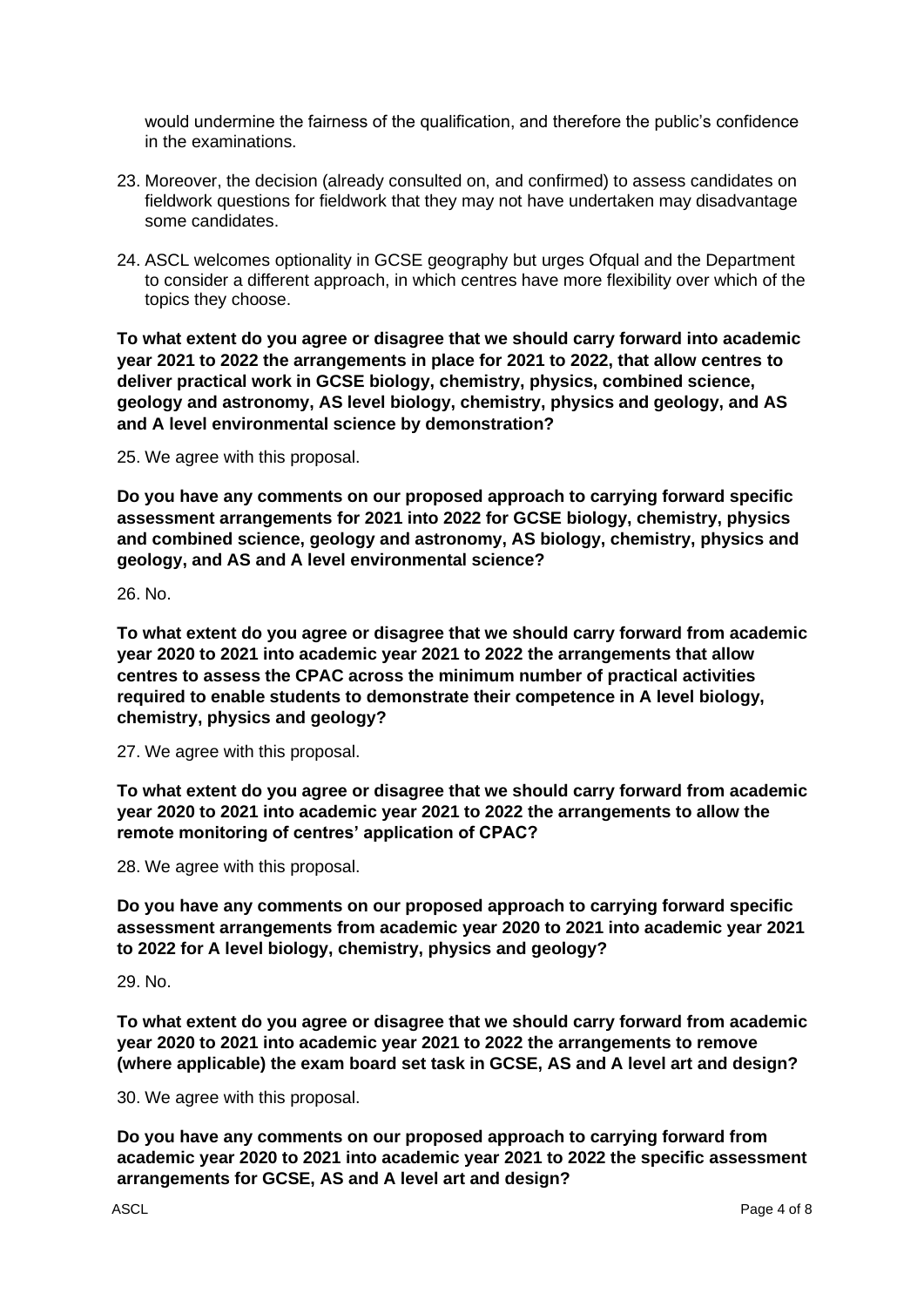31. No.

**To what extent do you agree or disagree that exam boards should provide advance information about the focus of the content of exams for the majority of GCSE, AS and A level subjects?**

32. We strongly agree with this proposal.

**To what extent do you agree or disagree that we should be flexible in the timing of the release of advance information in order to respond to the impact on education of any potential worsening of the pandemic?**

33. We strongly agree with this proposal.

**Do you have any comments on the proposed flexible approach to the timing of the release of advance information in 2022?**

- 34. ASCL broadly welcomes the proposal to release advance information in the spring term, but with flexibility allowing for an earlier release if we see continued disruption to inschool learning in the autumn.
- 35. There are good arguments for releasing advanced information at the start of the academic year, in order to focus teaching and learning. However, on balance, we feel that the risk of this leading to a narrowing of the curriculum content studied outweighs the benefits.
- 36. It is important, though, that there is clarity about what scenarios would lead to advanced information being released earlier than planned.

**To what extent do you agree or disagree that for GCSE English literature, where we propose that centres should have some choice of topics on which their students will answer questions, the exam boards should not provide advance information about the focus of the content of exams in addition?**

37. We agree with this proposal.

**Do you have any comments on our proposal not to provide advance information for 2022 for GCSE English literature?**

38. No.

**To what extent do you agree or disagree that for GCSE history, where we propose that centres should have some choice of topics on which their students will answer questions, the exam boards should not provide advance information about the focus of the content of exams in addition?**

39. We agree with this proposal.

**Do you have any comments on our proposal not to provide advance information for 2022 for GCSE history?**

40. No.

**To what extent do you agree or disagree that for GCSE ancient history, where we propose that centres should have some choice of topics on which their students will**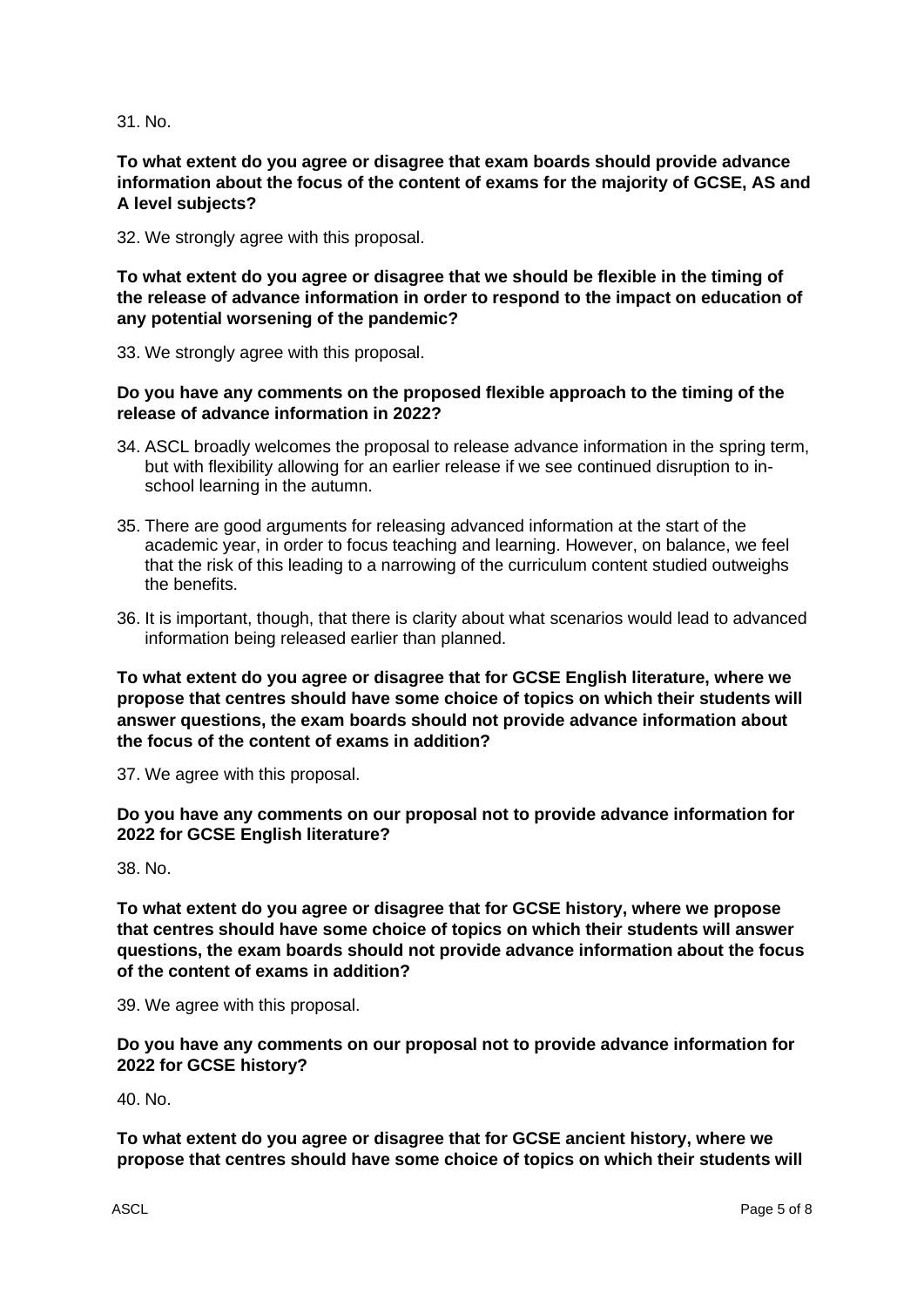**answer questions, the exam boards should not provide advance information about the focus of the content of exams in addition?**

41. We agree with this proposal.

**Do you have any comments on our proposal not to provide advance information for 2022 for GCSE ancient history?**

42. No.

**To what extent do you agree or disagree that for GCSE geography, where we propose that centres should have some choice of content on which their students will answer questions, the exam boards should not provide advance information about the focus of the content of exams in addition?**

43. We neither agree nor disagree with this proposal (see explanation below).

#### **Do you have any comments on our proposal not to provide advance information for 2022 for GCSE geography?**

44. If the adaptations made to GCSE geography are as outlined in Annex B, then we would advocate that advanced notice should be given to increase fairness, as the level of optionality is so much more restricted than for English literature, history and ancient history. However, as set out earlier, we would prefer the approach to optionality in geography to more closely match that proposed in history and English literature. This would, in our view, alleviate the need to provide advanced notice in geography.

### **Are there any GCSE, AS or A level subjects for which advance information about the focus of the content of exams should NOT be given to students in advance of the exam?**

45. No.

**If you have identified any subjects above, do you have any comments on the subjects that should NOT be given advance information about the focus of exams in 2022?**

46. No.

**To what extent do you agree or disagree that a formulae sheet should be provided in the exam room for GCSE mathematics in 2022?**

47. We strongly agree with this proposal.

**Do you have any comments on the proposal to provide a formulae sheet in the exam room for GCSE mathematics in 2022?**

48. No.

**To what extent do you agree or disagree that a revised equation sheet covering all relevant equations should be provided in the exam room for GCSE physics and combined science in 2022?**

49. Strongly agree.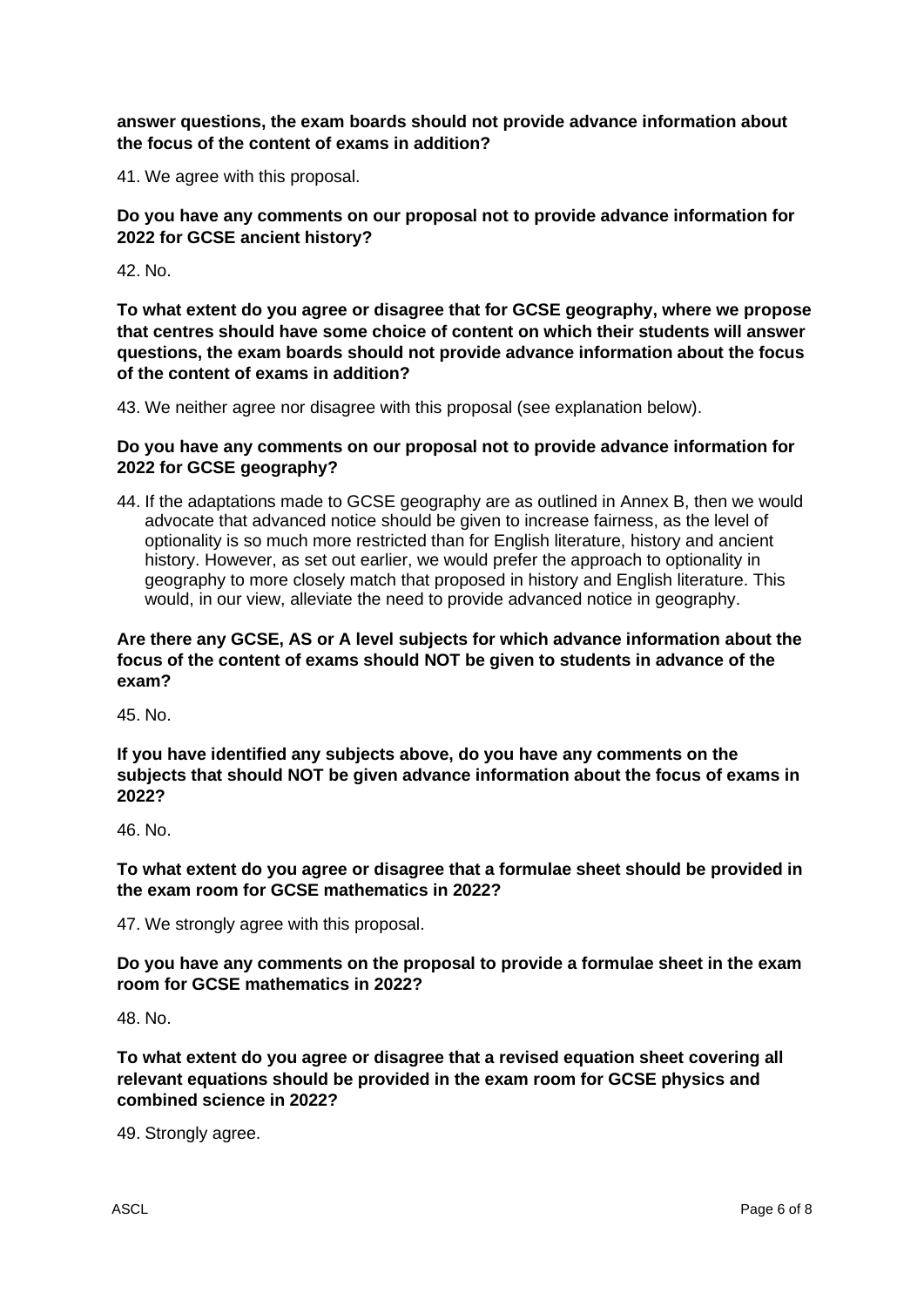### **Do you have any comments on the proposal to provide a revised equation sheet covering all relevant equations in the exam room for GCSE physics and combined science in 2022?**

50. No.

### **Are there other potential equality impacts that we have not explored? If yes, what are they?**

51. No.

### **Do you have any suggestions for how any potential negative impacts on particular groups of students could be mitigated?**

52. The Department and Ofqual should consult on how mitigations could be introduced at the marking and grading stages of qualification, as well as the design of the assessments.

## **Are there additional activities associated with changing the exam and assessment arrangements for students taking GCSE, AS and A level qualifications in summer 2022 that we have not identified above? If yes, what are they?**

53. Yes. The timing of the consultation means that schools and colleges were unable to plan for these changes before the start of the academic year. This may mean changing schemes of work or curriculum maps, which will create additional workload for curriculum leaders and teachers.

### **What, if any, additional costs do you expect you would incur if the proposed changes to the exam and assessment arrangements were introduced for summer 2022?**

54. Yes. The additional workload of responding to the changes may incur hidden costs, including leaders having less capacity to fulfil other responsibilities.

### **Do you have any suggestions for alternative approaches that could reduce burden and costs?**

55. Schools and colleges must be fully funded for any costs incurred by changes to the exam system.

## **D. Conclusion**

- 56. The general approach of bringing forward the planned adaptations to exams from 2021 to the summer 2022 is sensible, as is a broadly common approach to adaptations across general qualifications. However, the decision not to consult on these plans earlier, coupled with a lack of consultation on contingency arrangements, is disappointing.
- 57. While education recovery is not the same for every student, and one size does not fit all, consistency of approach is important. We share the Department and Ofqual's hope that exams will be able to go ahead next summer. As the public health situation develops, the Department and Ofqual will need to be responsive to further disruption to learning in the autumn term, which again highlights the need to announce contingency plans as soon as possible.